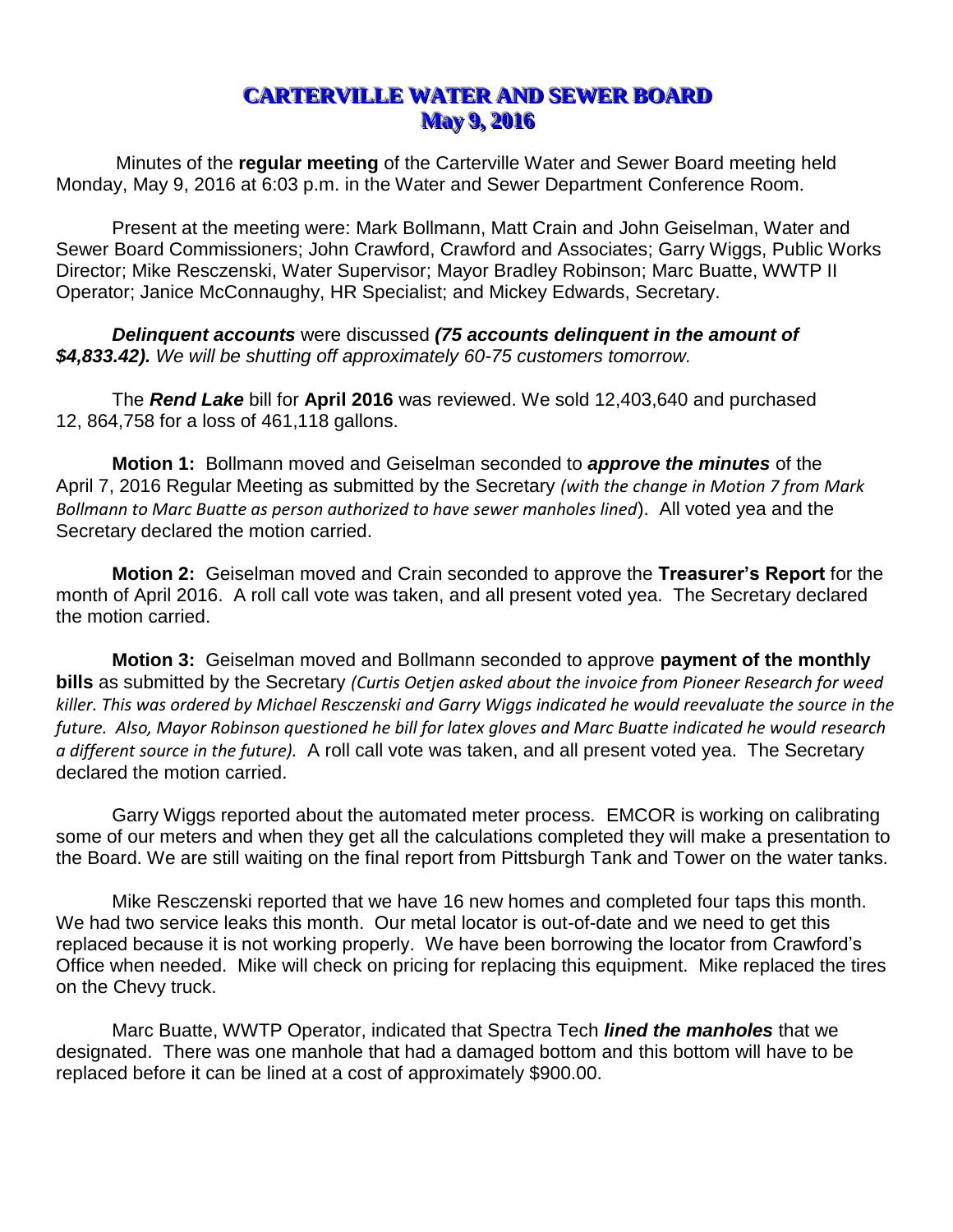Carterville Water and Sewer Board Monday, May 9, 2016 Page 2

**Motion 4:** Bollmann moved and Geiselman seconded to contract with *Spectra Tech* to *replace the bottom of a manhole* so that we can finish the lining at a cost of approximately \$900.00. A roll call vote was taken, and all present voted yea. The Secretary declared the motion carried.

*Marc Buatte is checking on pricing for telescoping valves for the sludge in the digesters. This change could allow us to limit our hauling to the sludge field to once a month.*

*The applications for the wastewater position are due on May 16, 2016 and will be evaluated by Marc Buatte before the June meeting.*

**Motion 5:** Crain moved and Bollmann seconded to approve the following leak and pool credits:

| <b>LEAK CREDITS</b> |                                      |                      |  |  |
|---------------------|--------------------------------------|----------------------|--|--|
| 01-2852             | Brianna Rosenberger, 424 E. Illinois | \$40.69              |  |  |
| 02-0875             | Marigold Kinsey, 507 W. Grand        | \$9.11               |  |  |
| 06-0600             | J. David Thompson, 1620 Shady Drive  | \$43.11              |  |  |
| 07-1081             | Carole Young, 1309 Trails End        | \$25.98              |  |  |
| 08-4201             | Eva Black, 321 S. Division           | \$47.18              |  |  |
| 09-3482             | David Miller, 200 McNeil             | \$15.08              |  |  |
| 12-4860             | Brittany Kierbs, 1216 Hummingbird Ct | \$20.09              |  |  |
| 21-3461             | Melanie Jones, 1302 Sunrise Drive    | \$17.76              |  |  |
| 21-3641             | John & Melody Turner, 1205 W. Grand  | \$18.65              |  |  |
|                     |                                      | Total >>>>> \$237.65 |  |  |
| <b>POOL CREDITS</b> |                                      |                      |  |  |
| 13-1132             | Kim & Billy Mathews, 915 Whitecotton | \$16.80              |  |  |
| 21-1300             | Shelly Webb, 109 Woodview Lane       | \$22.75              |  |  |

## Total >>>>>> \$39.55a

A roll call vote was taken, and all present voted yea. The Secretary declared the motion carried.

John Crawford presented invoices for the UV Disinfection Plan at the sewer plant from Haier Plumbing and Crawford and Associates. Also, Enaqua is due back on May 10<sup>th</sup> to finish the replacement work on the equipment.

**Motion 6:** Bollmann moved and Geiselman seconded to approve payment of the following bills for the UV Disinfection System:

| Haier Plumbing        | Pay Estimate No. 5   | \$5,715.00                                                                                        |
|-----------------------|----------------------|---------------------------------------------------------------------------------------------------|
| Crawford & Associates | Resident Engineering | \$4,151.00                                                                                        |
|                       |                      | A roll call vote was taken, and all present voted yea. The Secretary declared the motion carried. |

*The Bar Screen is ready for installation and the contractor is scheduled to begin working on installation this week.* 

*The Grit Chamber estimated cost is \$205,000.00. Crawford submitted a partial bill for design engineering in the amount of \$5,000.00*